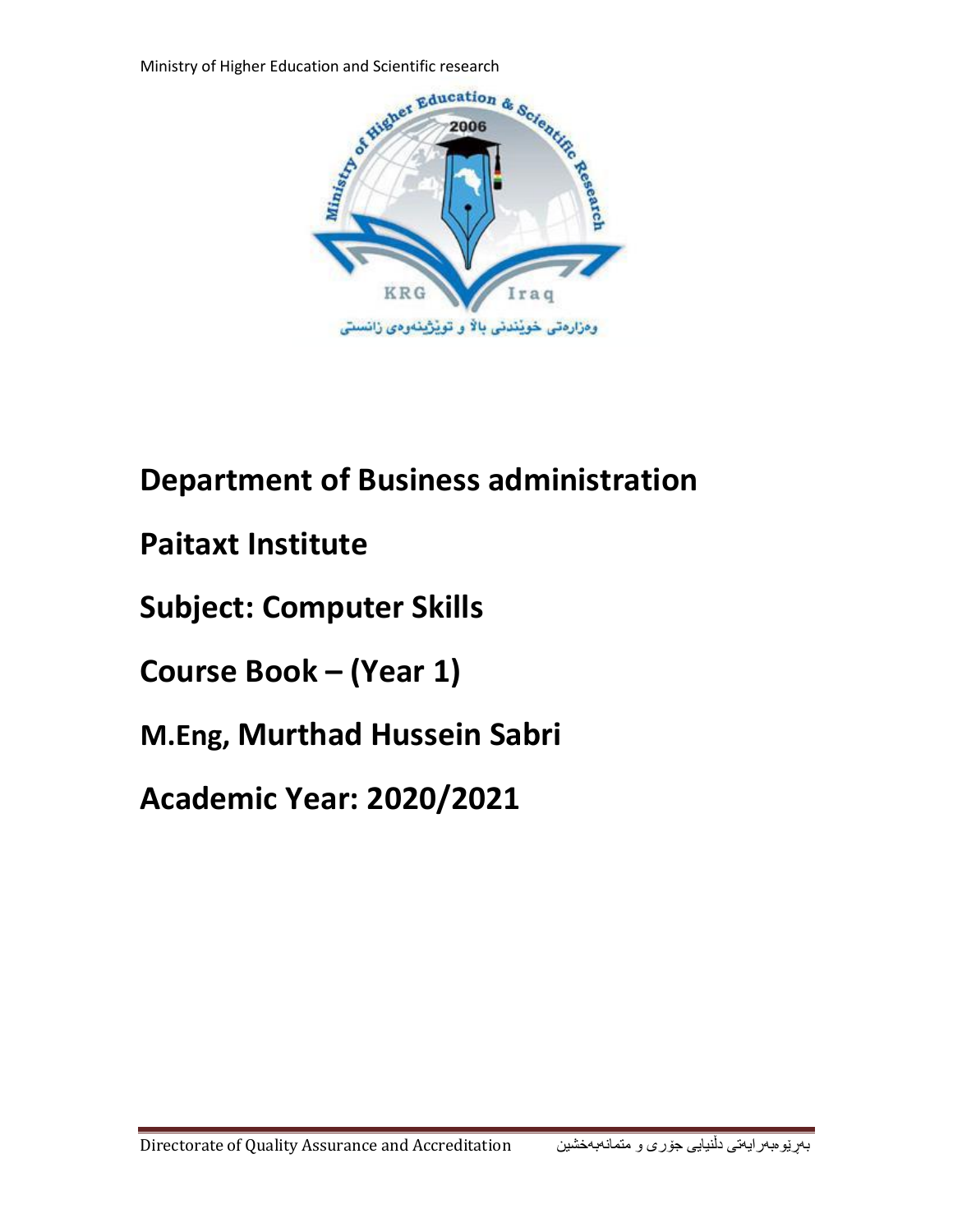# **Academic Year 2019 -2020**

**معهد بایتخت التقنی Institute Tecghincal Paytaxt Dept. of Computer Networks الحاسوب شبكات قسم Lecturer: Murthad Hussein Sabri عنوان الكورس: مهارات الكومبیوتر Skills Computer :title Course**



# **Course Book**

| 1. Course name         | <b>Computer Skills</b>                                                                                            |
|------------------------|-------------------------------------------------------------------------------------------------------------------|
| 2. Lecturer in charge  | <b>Murthad Hussein Sabri</b>                                                                                      |
| 3. Department          | <b>Diseases Analysis</b>                                                                                          |
| 4. Contact             | e-mail: eng.murthad86@gmail.com                                                                                   |
|                        | Tel: 07728449912                                                                                                  |
| 5. Time (in hours) per | For example Theory: 1                                                                                             |
| week                   | <b>Practical: 2</b>                                                                                               |
| 6. Office hours        | 6 hours 8:30-02:30                                                                                                |
| 7. Course code         |                                                                                                                   |
| 8. Teacher's academic  | 1- head of Dept. of Technical of Computer engineering - two months /                                              |
| profile                | 2017 in AL-Kunooze university.                                                                                    |
|                        | 2- Co-head of Dept. of Technical of Computer engineering - AL-Kunooze                                             |
|                        | College university - 2016                                                                                         |
|                        | 3- Co-head of Dept. of Technical of Computer engineering - AL-Kunooze                                             |
|                        | College university - 2017.<br>4- Co-head of Dept. of Technical of Computer engineering - AL-Kunooze               |
|                        | College university - 2018.                                                                                        |
|                        | 5- Co-head of Dept. of Technical of Computer engineering - AL-Kunooze                                             |
|                        | College university - 2019.                                                                                        |
|                        | 6- Examination Committee members in AL-Kunooze College university -                                               |
|                        | 2016.                                                                                                             |
|                        | 7- Examination Committee members in AL-Kunooze College university                                                 |
|                        | 2017.                                                                                                             |
|                        | 8- Examination Committee members in AL-Kunooze College university -                                               |
|                        | 2018.                                                                                                             |
|                        | 9- Examination Committee members in AL-Kunooze College university -                                               |
|                        | 2019.                                                                                                             |
|                        | 10- Participate in many scientific fairs.                                                                         |
|                        | 11- Participate in international Conferences.                                                                     |
|                        | 12- Published more than five papers in scientific Journals.<br>13- Committee member of preparing semester system. |
|                        | 14- Teaching Digital Electronic - four years                                                                      |
|                        | 15 - Teaching Computer Organization - three years                                                                 |
|                        | 16- Teaching Electronics - four years.                                                                            |
|                        | 17- Knowledge of various computer software programs and design                                                    |
|                        | /implement all type of computer networks.                                                                         |
|                        | 18- Skill in oral and written technical and/or general communication and                                          |
|                        | instruments and implements it.                                                                                    |
|                        | 19 - Ability to perform more complex engineering computations, calculus,                                          |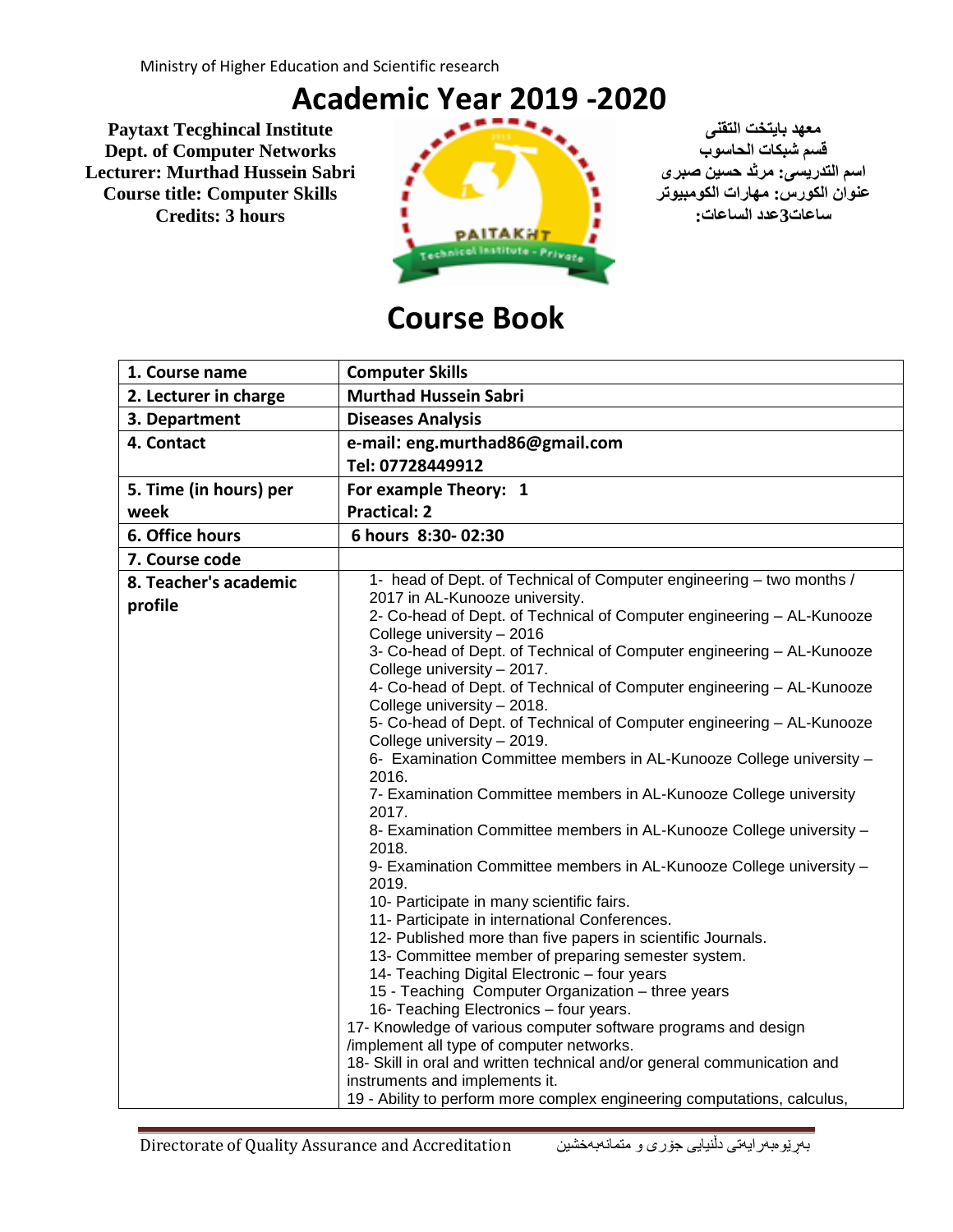Ministry of Higher Education and Scientific research

| 9. Keywords | Windows, creation slides, Program Configuration                                                                           |
|-------------|---------------------------------------------------------------------------------------------------------------------------|
|             | drawings.<br>21- Ability to interpret and make decisions in conformance within<br>established policies and practices.     |
|             | geometry, and trigonometry, rapidly and accurately.<br>20 - Ability to read and comprehend specifications, plans and shop |
|             |                                                                                                                           |

#### **10. Course Overview:**

In this section the lecturer shall write an overview about the subject he/she is giving. The course overview must cover:

**• The importance of studying this subject is to get information's about what is Computer Skills and** the implementation, the benefits of using of Microsoft office . Also Understanding of the fundamental concepts windows – 7.

 This course covers the computer skills from the fundamental of computer knowledge reaching the advance applications by laboratory activities and go forward to practice nowadays information about this subject and newest computer networks components.

#### **11. Course objective:**

The Objectives behind giving this course can be listed as below:

- **Learning windows 7 skills**
- **Learning word office skills**
- **Learning PowerPoint skills**

## **12. Student's obligation**

In this course, the attendance is one of the mandatory tasks for students, since the key idea behind each topic the subject would be given during the lab. Also assignments play an important role in keeping track of comprehending all the skills and problem-solving method of topics. Exams are the true criteria of measuring understanding of the student.

# **13. Forms of teaching**

لێره مامۆستا رێگەی وانه ووتنەوه دەنووسێت، بۆ نموونه: داتاشۆ و پاوەرپۆینت، سەر تەختەرەش، تەختەی سپی، سمارتبۆرد یان مهلزهمه... هتد

The student get power point sheets online sent by the lecturer in addition of electronic and electrical instrument and devices

Data show and board also used around the year

## **14. Assessment scheme**

Breakdown of overall assessment and examination

لێره مامۆستا جۆری هەڵسەنگاندن (تاقیکردنەوەکان یان ئەزموونەکان) دەنووسێت بۆ نموونە تاقیکردنەوەی مانگانە، کویزەکان، بیرکردنهوهی ڕهخنهگرانه )پریزهنتهیشن(، ڕاپۆرت نووسین، ووتار نووسین یان ئامادهنهبوونی خوێندکار له پۆلدا...هتد. ئامانه چهند نمرهی لهسهردهبێت و مامۆستا چۆن نمرهکان دابهشدهکات؟

# **15. Student learning outcome:**

In the end of this semester there is an importance for the student by he or she going to be able to understand the knowledge in which and how the Computer skills.

# **16. Course Reading List and References:**

Directorate of Quality Assurance and Accreditation متمانهبهخشین و جۆری دڵنیایی بهڕێوهبهرایهتی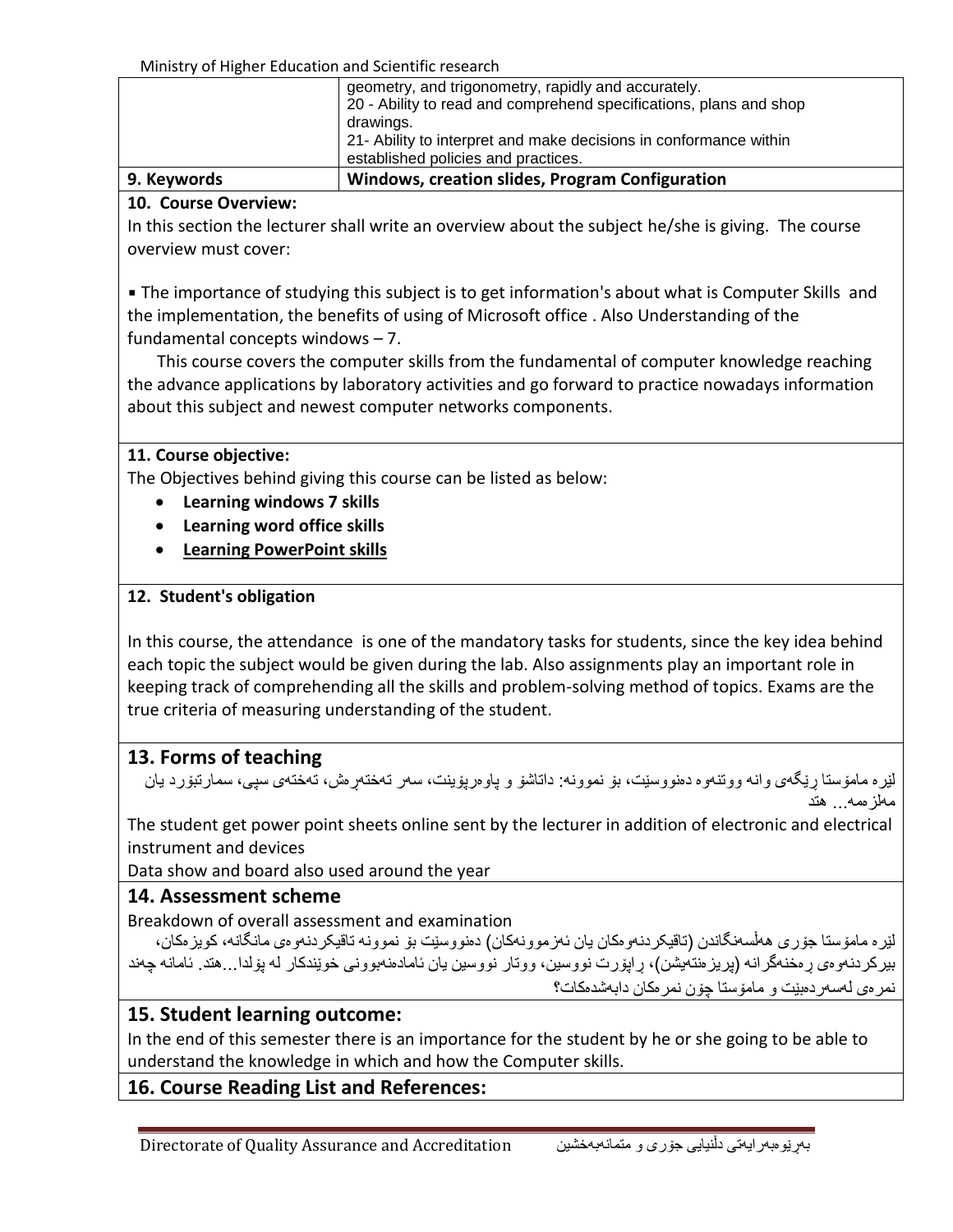Ministry of Higher Education and Scientific research

■ references: 1- Microsoft office 2013 2- Computer skills 2011 **17. The Topics: Lecturer's name** *Lec. 1: Introduction: Computer Lec. 2: Computer Parts Lec. 3: Windows 7 Lec. 4: Windows 7 Lec. 5: Windows 7 Lec. 6: PowerPoint Lec. 7: PowerPoint Lec. 9: PowerPoint Lec. 10: PowerPoint Lec.11: Word Office Lec. 12: Word Office Lec. 13: Word Office Lec. 14: Word Office Lec. 15: Word Office* Murthad Hussein **18. Practical Topics (If there is any)** Computer Skills: the student should be able to act with or deal with the hardware devices. And introducing to types Application in windows 7, and making some tasks in Windows. Implementing different tasks using Windows 7 & Microsoft office. **19. Examinations:** *1. Compositional:* In this type of exam the questions usually starts with Explain how, What are the reasons for…?, Why…?, How….? With their typical answers

Examples should be provided ALL typical questions like any scientific subjects.